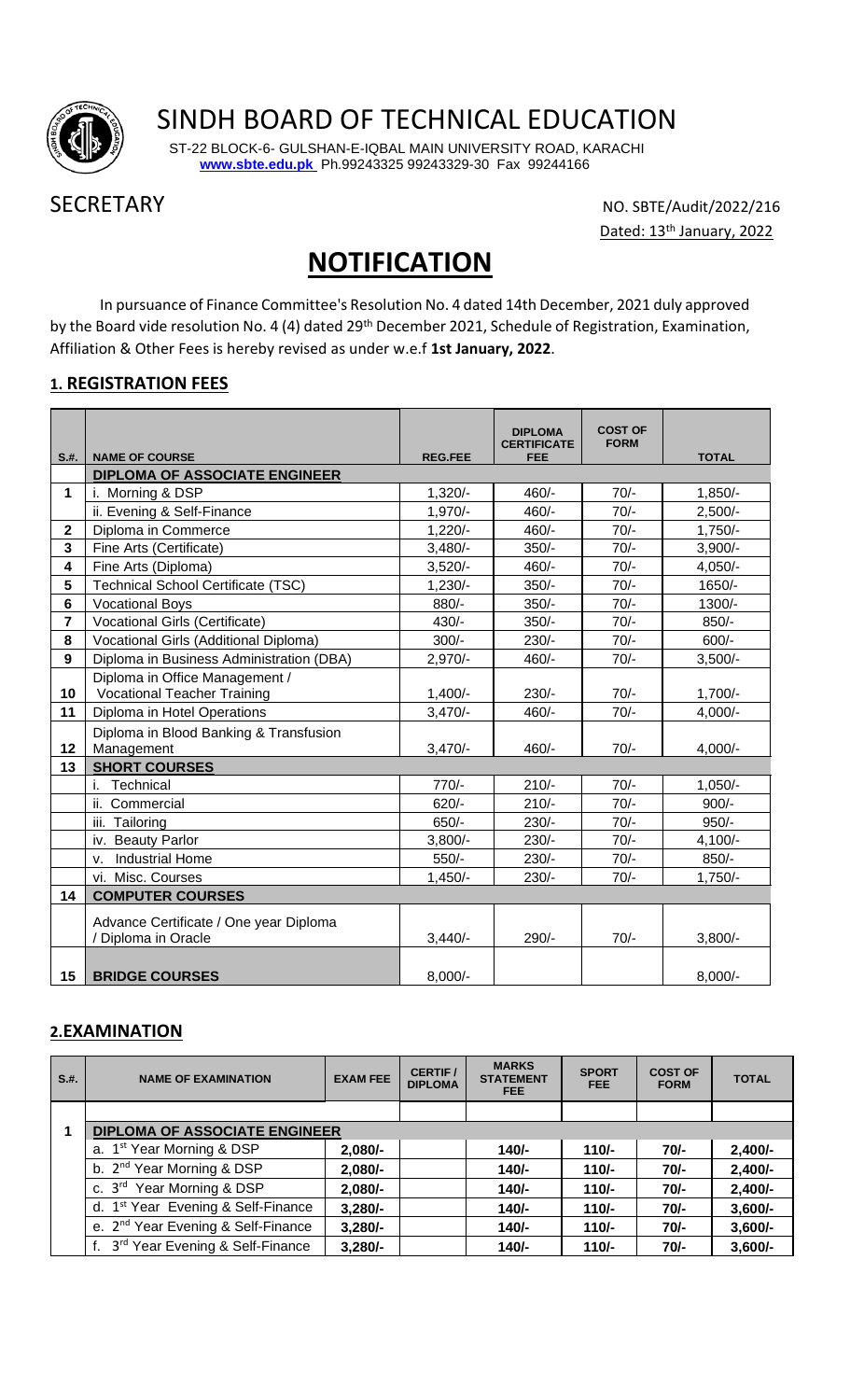| S.H.           | <b>NAME OF EXAMINATION</b>                                             | <b>EXAM FEE</b>        | <b>CERTIF /</b><br><b>DIPLOMA</b> | <b>MARKS</b><br><b>STATEMENT</b><br><b>FEE</b> | <b>SPORT</b><br><b>FEE</b> | <b>COST OF</b><br><b>FORM</b> | <b>TOTAL</b>           |
|----------------|------------------------------------------------------------------------|------------------------|-----------------------------------|------------------------------------------------|----------------------------|-------------------------------|------------------------|
| $\overline{2}$ | <b>DIPLOMA IN COMMERCE</b>                                             |                        |                                   |                                                |                            |                               |                        |
|                | a. D.Com -I                                                            | 2,080/-                |                                   | $140/-$                                        | $110/-$                    | $70/-$                        | $2,400/-$              |
|                | b. D.Com-II                                                            | 2,080/-                |                                   | $140/-$                                        | $110/-$                    | $70/-$                        | $2,400/-$              |
|                |                                                                        |                        |                                   |                                                |                            |                               |                        |
| 3              | <b>VOCATIONAL FOR BOYS</b>                                             |                        |                                   |                                                |                            |                               |                        |
|                | a. PART -I                                                             | $1,280/-$              |                                   | $140/-$                                        | $110/-$                    | $70/-$                        | $1,600/-$              |
|                | b. PART- II                                                            | $1,280/-$              |                                   | $140/-$                                        | $110/-$                    | $70/-$                        | $1,600/-$              |
|                |                                                                        |                        |                                   |                                                |                            |                               |                        |
| 4              | DIPLOMA IN BUSINESS ADMINISTRATION                                     |                        |                                   |                                                |                            |                               |                        |
|                | a. PART -I<br>b. PART- II                                              | $3,030/-$<br>$3,030/-$ | $\blacksquare$                    | $140/-$<br>$140/-$                             | $110/-$<br>$110/-$         | $70/-$<br>$70/-$              | $3,350/-$<br>$3,350/-$ |
|                |                                                                        |                        | $\blacksquare$                    |                                                |                            |                               |                        |
| 5              | <b>TECHNICAL SCHOOL CERTIFICATE</b>                                    |                        |                                   |                                                |                            |                               |                        |
|                | a. PART -I                                                             | $1,280/-$              | $\blacksquare$                    | $140/-$                                        | $110/-$                    | $70/-$                        | 1,600/-                |
|                | b. PART- II                                                            | $1,280/-$              | $\blacksquare$                    | $140/-$                                        | $110/-$                    | $70/-$                        | $1,600/-$              |
|                |                                                                        |                        |                                   |                                                |                            |                               |                        |
| 6              | <b>FINE ARTS</b>                                                       |                        |                                   |                                                |                            |                               |                        |
|                | <b>Certificate Course</b><br>a.                                        | $3,680/-$              | $\qquad \qquad \blacksquare$      | $140/-$                                        | $110/-$                    | $70/-$                        | 4,000/-                |
|                | b.<br>Diploma Course                                                   | $3,880/-$              | $\blacksquare$                    | $140/-$                                        | $110/-$                    | $70/-$                        | 4,200/-                |
|                |                                                                        |                        |                                   |                                                |                            |                               |                        |
| $\overline{7}$ | <b>VOCATIONAL GIRLS</b>                                                |                        |                                   |                                                |                            |                               |                        |
|                | <b>Certificate Course</b><br>а.                                        | 490/-                  |                                   | $140/-$                                        |                            | $70/-$                        | 700/-                  |
|                | b.<br>Diploma Course                                                   | 560/-                  | $230/-$                           | $140/-$                                        |                            | $70/-$                        | $1,000/-$              |
|                |                                                                        |                        |                                   |                                                |                            |                               |                        |
| 8              | <b>DIPLOMA IN HOTEL OPERATIONS</b>                                     |                        |                                   |                                                |                            |                               |                        |
|                | 1st Year<br>a.                                                         | 4,790/-                | $\blacksquare$                    | $140/-$                                        |                            | $70/-$                        | $5,000/-$              |
|                | b.<br>2nd Year                                                         | 4,790/-                | $\blacksquare$                    | $140/-$                                        |                            | $70/-$                        | $5,000/-$              |
|                |                                                                        |                        |                                   |                                                |                            |                               |                        |
| 9              | <b>DIPLOMA IN BLOOD BANKING &amp;</b><br><b>TRANSFUSION MANAGEMENT</b> | $3,340/-$              | $\blacksquare$                    | $140/-$                                        |                            | $70/-$                        | $3,550/-$              |
|                |                                                                        |                        |                                   |                                                |                            |                               |                        |
|                | <b>DIPLOMA IN OFFICE</b>                                               |                        |                                   |                                                |                            |                               |                        |
|                | <b>MANAGEMENT / VOCATIONAL</b>                                         |                        |                                   |                                                |                            |                               |                        |
| 10             | <b>TEACHERS TRAINING</b>                                               | $1,390/-$              |                                   | $140/-$                                        |                            | $70/-$                        | $1,600/-$              |
|                |                                                                        |                        |                                   |                                                |                            |                               |                        |
| 11             | <b>SHORT COURSES</b>                                                   |                        |                                   |                                                |                            |                               |                        |
|                | Technical<br>I.                                                        | $1,130/-$              | $\blacksquare$                    | $\blacksquare$                                 | $\blacksquare$             | $70/-$                        | $1,200/-$              |
|                | ii.<br>Commercial<br>iii.                                              | $950/-$                | $\blacksquare$                    | $\blacksquare$                                 | -                          | $70/-$                        | $1,020/-$              |
|                | Tailoring<br>iv. Beauty Parlor                                         | 1030/-<br>1,880/-      | $\blacksquare$<br>$\blacksquare$  | $\blacksquare$                                 | $\blacksquare$             | $70/-$<br>$70/-$              | $1,100/-$<br>1,950/-   |
|                | <b>Industrial Home</b><br>v.                                           | $1,030/-$              | $\blacksquare$                    |                                                |                            | $70/-$                        | $1,100/-$              |
|                |                                                                        |                        |                                   |                                                |                            |                               |                        |
| 12             | <b>COMPUTERS</b>                                                       |                        |                                   |                                                |                            |                               |                        |
|                |                                                                        |                        |                                   |                                                |                            |                               |                        |
|                |                                                                        |                        |                                   |                                                |                            |                               |                        |
|                | a. Advance Certificate in Computer /<br>maintenance                    | $3,290/-$              |                                   | $140/-$                                        |                            | $70/-$                        | $3,500/-$              |
|                | (one year Diploma)                                                     |                        |                                   |                                                |                            |                               |                        |
|                | <b>Six Months Oracle</b>                                               |                        |                                   |                                                |                            |                               |                        |
|                | DIT 1 Year                                                             |                        |                                   |                                                |                            |                               |                        |
|                | Diploma any Faculty of                                                 |                        |                                   |                                                |                            |                               |                        |
|                | Computer                                                               |                        |                                   |                                                |                            |                               |                        |
|                |                                                                        |                        |                                   |                                                |                            |                               |                        |
|                | b. Misc. Courses                                                       | $1,490/-$              |                                   | $140/-$                                        |                            | $70/-$                        | $1,700/-$              |
|                |                                                                        |                        |                                   |                                                |                            |                               |                        |
| 13             | <b>Bridge Courses</b>                                                  | $6,000/-$              |                                   |                                                |                            |                               | $6,000/-$              |
|                |                                                                        |                        |                                   |                                                |                            |                               |                        |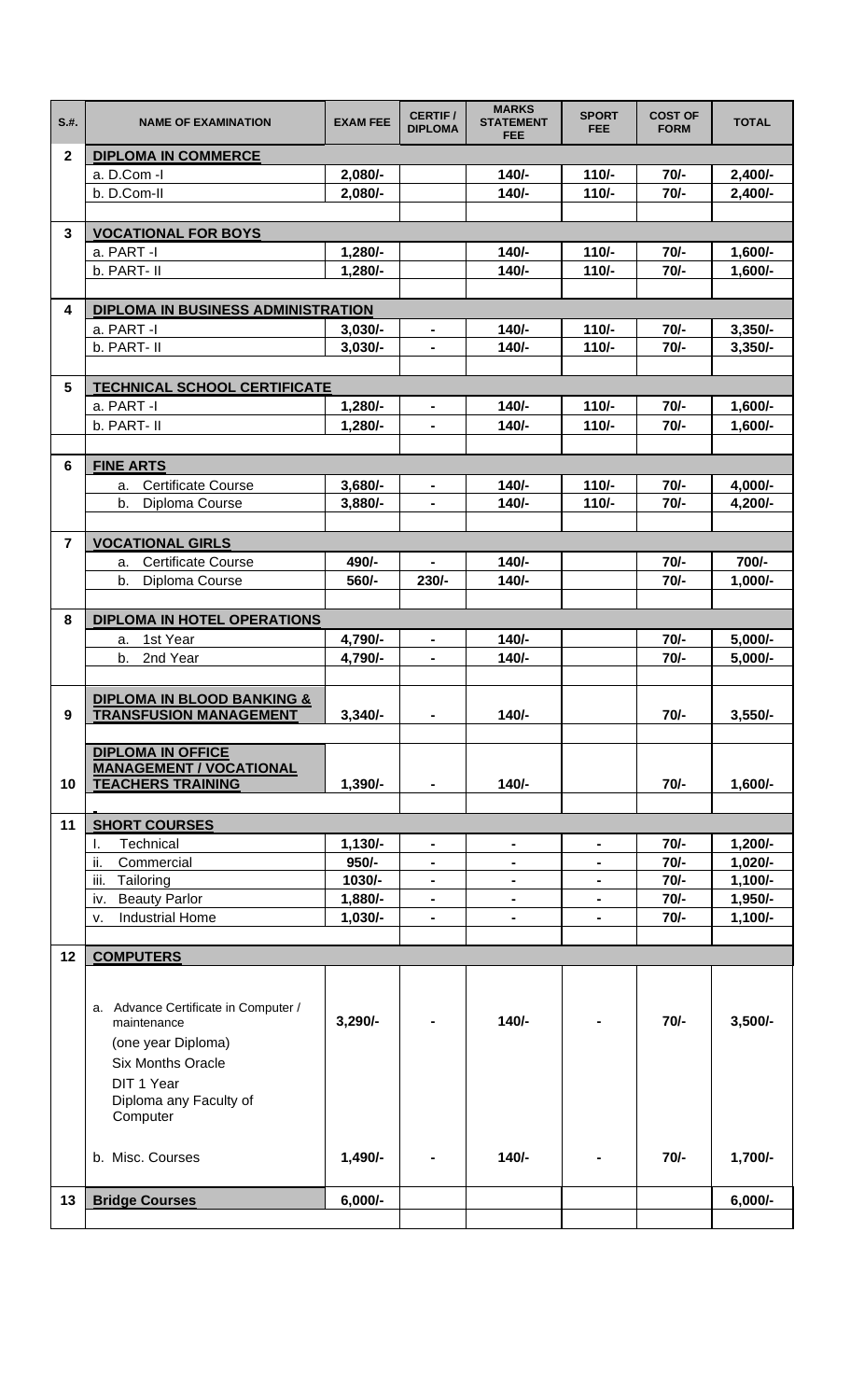#### **III. LATE FEE REGISTRATION & EXAMINATION FEE**

| a)           | With Normal Fee                                                                                                                                               | 20 days from the date of issuance of notification                          |
|--------------|---------------------------------------------------------------------------------------------------------------------------------------------------------------|----------------------------------------------------------------------------|
| b)           | For next 10 days after expiry of date with normal Fee                                                                                                         | With a late fee of Rs.400/-.                                               |
| C)           | For next 10 days after expiry of date with Rs.400/-                                                                                                           | With a late fee of Rs.800/-                                                |
| $\mathsf{d}$ | For next 15 days after expiry of date with Rs.800/-                                                                                                           | With a late fee of Rs.1,200/-.                                             |
| e)           | After close of above dates in case of real hardship to be<br>recorded in writing by the head of Institution Form may be<br>accepted with Chairman's approval. | With a late fee of Rs.2,500/- or prescribed fee<br>which ever may be less. |

#### **IV. AFFILIATION / RENEWAL OF AFFILIATION OF PRIVATE INSTITUTIONS**

| S.H.           | <b>NAME OF COURSE</b>                                                                                                 | <b>AFFILIATION FEE</b>                                                                     | <b>RENEWAL FEE</b>                                                                        |
|----------------|-----------------------------------------------------------------------------------------------------------------------|--------------------------------------------------------------------------------------------|-------------------------------------------------------------------------------------------|
| 1              | Diploma of Associate Engineer                                                                                         | Rs.53,000/- up to three Technologies<br>and Rs.19,000/- for each Subsequent<br>Technology. | Rs.27,000/- up to three Technologies<br>and Rs.16,000/- for each Subsequent<br>Technology |
| $\overline{2}$ | Beauty Parlor & Training Centre                                                                                       | Rs.37,000/- for each course<br>Rs.24,500/- for each additional course                      | Rs.15,000/- for each course<br>Rs.8,000/- for each additional course                      |
| 3              | Fine Arts (Certificate & Diploma Course)                                                                              | Rs.37,000/- up to Three courses and<br>Rs.27,000/- for each additional course              | Rs.21,000/- up to Three courses and<br>Rs.9,000/- for each additional course              |
| $\overline{4}$ | Commercial / Tailoring / Industrial Home<br>/ Technical / Vocational                                                  | Rs.37,000/- for each course.                                                               | Rs.15,000/- for each course.                                                              |
| 5              | <b>Computer Courses</b>                                                                                               |                                                                                            |                                                                                           |
| a.             | Institute offering one year Diploma in<br><b>Computer Science / Information Technology</b>                            | Rs.37,000/- for each Course                                                                | Rs.15,000/- for each course                                                               |
| b.             | Diploma in Computer Science Module (I,II,III &IV)                                                                     | Rs.33,500/- for All Modules                                                                | Rs.13,000/- for each course                                                               |
| c.             | Diploma in Hotel Operations                                                                                           | Rs.37,000/- for each Course                                                                | Rs.15,000/- for each course                                                               |
| d.             | Diploma in Oracle (Six Months Course)                                                                                 | Rs.33,500/- for each course                                                                | Rs.13,000/- for each course                                                               |
| е.             | All other Computer Short Courses                                                                                      | Rs.6,500/- per course                                                                      | Rs.5,000/- for each course                                                                |
| f.             | Diploma in Business Administration<br>/ Diploma in E-Commerce                                                         | Rs.37,000/- for each Course                                                                | Rs.15,000/- for each course                                                               |
| g.             | Any type of Certificate or Diploma in Textile<br>Technology<br>or other specialized Technology Trade not<br>mentioned | Rs.48,000/- per course.                                                                    | Rs.20,000/- per course                                                                    |
| 6              | <b>ENDORSEMENT COURSES</b>                                                                                            |                                                                                            |                                                                                           |
| Ι.             | One year & Two year Diploma                                                                                           | Rs.48,000/- Per Course.                                                                    | Rs.20,000/- Per Course.                                                                   |
| ii.            | Three year Diploma                                                                                                    | Rs.50,000/- Per Course.                                                                    | Rs.30,000/- Per Course.                                                                   |
| iii.           | Below one Year                                                                                                        | Rs.24,000/- Per Course                                                                     | Rs.10,000/- Per Course                                                                    |
| iv.            | <b>Below Six Months</b>                                                                                               | Rs.16,000/- Per Course                                                                     | Rs.7,000/- Per Course                                                                     |
| V.             | <b>Below Three Months</b>                                                                                             | Rs.10,000/- Per Course                                                                     | Rs.4,000/- Per Course                                                                     |

#### **V. AFFILIATION / RENEWAL OF AFFILIATION OF GOVERNMENT INSTITUTIONS**

| S.H. | <b>CATEGORY OF INSTITUTION</b>                           | <b>AFFILIATION FEE</b>                                                                    | <b>RENEWAL FEE</b>                                                                       |
|------|----------------------------------------------------------|-------------------------------------------------------------------------------------------|------------------------------------------------------------------------------------------|
|      | a. Monotechnic / Polytechnic / College of<br>Technology. | Rs.10,000/- up to Three Technologies<br>and Rs.2,000/- for each additional<br>technology. | Rs.6,000/- up to Three Technologies<br>and Rs.1,000/- for each additional<br>technology. |
|      | b. Commercial Training Institutes<br>(D.Com/DBA/DCBM)    | Rs.6,000/- Per Year.                                                                      | Rs.5,000/- Per Year.                                                                     |
|      | c. Vocational / TSC Institute                            | Rs.1,400/- Per Year.                                                                      | Rs.1,300/- Per Year.                                                                     |
|      | d. Hotel Management                                      | Rs.8,000/- Per Year.                                                                      | Rs.7,000/- Per Year.                                                                     |
|      | e. 1 Year Diploma & below One Year Course                | Rs.5,000/- Per Year.                                                                      | Rs.4,000/- Per Year.                                                                     |
|      | f. Below Six & Three Month Course                        | Per Year.<br>Rs.4,000/-                                                                   | Rs.3,000/- Per Year.                                                                     |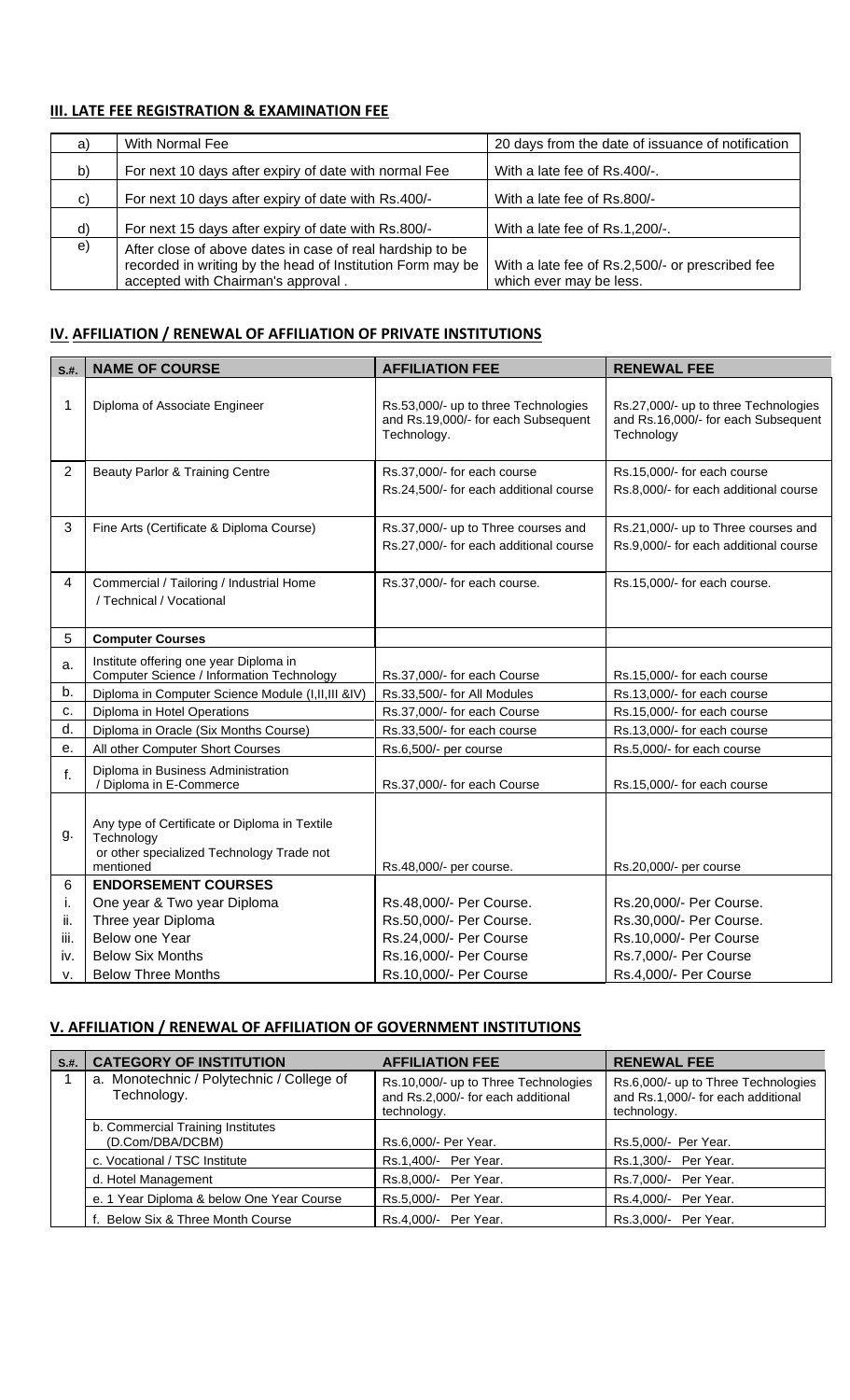#### **3. OTHER FEE**

| i.     | a. Consolidated Mark sheet Fee (Ordinary)                   | Rs.550/- (Semester System)                            |
|--------|-------------------------------------------------------------|-------------------------------------------------------|
|        |                                                             | Rs.1,050/- (Annual System)                            |
|        | b. Consolidated Mark sheet Fee (Urgent)                     | Rs.2,100/- (both Systems)                             |
| ii.    | <b>Scrutiny Fee</b>                                         | Rs.450/- Per Paper                                    |
| iii.   | Change of Technology Fee                                    | Rs.4,200/-                                            |
| iv.    | Migration (Institute to Institute)                          | Rs.3,500/-                                            |
| v.     | Change of Centre Fee                                        | Rs.2,800/-                                            |
| vi.    | Change of name / Percentage / Date of Birth                 | Rs.2,200/-                                            |
| vii.   | <b>Provisional Certificate Fee</b>                          | Rs.350/-                                              |
| viii.  | Duplicate Admit & Registration Card Fee                     | Rs.700/-                                              |
| ix.    | Cost of affiliation Form Fee                                | Rs.400/-                                              |
| Х.     | Change of name of Institution                               | Rs.5,000/-                                            |
| xi.    | <b>Document Verification Fee</b>                            | Rs.600/- Per document                                 |
| xii.   | <b>Duplicate Marks Sheet Fee</b>                            | Double of the fee prescribed for original Marks sheet |
| xiii.  | Change of address of Institute                              | Rs.10,000/-                                           |
| xiv.   | Re-Inspection of Institute                                  | Rs.8,000/- for 1st Visit                              |
|        |                                                             | Rs.9,000/- for 2 <sup>nd</sup> Visit                  |
|        |                                                             | Rs.10,000/- for 3rd Visit                             |
| XV.    | Change of Shift (Morning to Evening / Evening to Morning)   | Rs.6,000/-                                            |
| xvi.   | Change of Ownership                                         | Rs.10,000/-                                           |
| xvii   | Change of Campus to Other District                          | Rs.15,000/-                                           |
| xviii. | Institute Verification (Urgent 2 to 3 working days)         | Rs.2,000/- per document.                              |
|        | (Ordinary 7 to 10 working days)                             | Rs.1,000/- per document.                              |
| xix.   | Duplicate Affiliation / Renewal of Affiliation Certificate. | Rs.500/-                                              |
| XX.    | Duplicate Registration Card (Computerized)                  | Rs.600/-                                              |
| xxi.   | <b>Duplicate Computerized Examination Form</b>              | Rs.600/-                                              |
| xxii.  | Duplicate Admit Card (Computerized)                         | Rs.600/-                                              |
| xxiii  | <b>EVALUTION FEE OF NEW COURSES</b>                         |                                                       |
|        | a. up to Six months course duration                         | Rs.7,500/- Per Course                                 |
|        | b. More than Six months and up to one year duration         | Rs.12,500/- Per Course                                |
|        | c. More than one Year duration                              | Rs.17,000/- Per Course                                |
|        | d. More than one Year up to Two Years                       | Rs.25,000/- Per Course                                |
|        | e. More than two Year up to Three Years                     | Rs.65,000/- Per Course                                |
|        |                                                             |                                                       |
| xxiv.  | aDiploma / Certificate (after 5 years Passed out)           | Normal Plus Rs.100/- per year                         |
|        | Diploma / Certificate (after 2 to 3 years Passed out)<br>b. | Normal Plus Rs.50/- per year                          |
|        | Diploma / Certificate (less than 1 year Passed out)<br>c.   | Normal Plus Rs.50/- per year                          |
|        | Mark sheet / duplicate M/Sheet CMS / duplicate CMS<br>d.    | Normal Plus Rs.50/- per year                          |

| S.H.         | <b>PARTICULARS</b>                                                                                                                    |                 | <b>ODRINARY DELIVERY</b> |                 | <b>URGENT DELIVERY</b> |
|--------------|---------------------------------------------------------------------------------------------------------------------------------------|-----------------|--------------------------|-----------------|------------------------|
|              |                                                                                                                                       | <b>ORIGINAL</b> | <b>DUPLICATE</b>         | <b>ORIGINAL</b> | <b>DUPLICATE</b>       |
|              |                                                                                                                                       |                 |                          |                 |                        |
|              | <b>Migration Certificate</b>                                                                                                          | Rs.900/-        | Rs.1,600/-               | Rs.2,100/-      | Rs.3,000/-             |
|              |                                                                                                                                       |                 |                          |                 |                        |
| $\mathbf{2}$ | <b>Original certificate of Short Courses</b><br>Beauty Parlor / Computer Modules / Telex /<br>Air Ticketing / Air Cargo / KPO / Misc. |                 | Rs.1,300/-               | Rs.500/-        | Rs.2,500/-             |
|              |                                                                                                                                       |                 |                          |                 |                        |
| 3            | <b>Original Certificate</b>                                                                                                           |                 |                          |                 |                        |
|              | i. C.Com / Fine Arts                                                                                                                  |                 | Rs.1,600/-               | Rs.700/-        | Rs.2,300/-             |
|              | ii. Vocational Boys / Girls / TSC / CIT                                                                                               |                 | Rs.1,270/-               |                 | Rs.1,700/-             |
|              |                                                                                                                                       |                 |                          |                 |                        |
| 4            | <b>Original Diploma</b>                                                                                                               |                 |                          |                 |                        |
|              | DAE / DBA / DCBM / D.Com / Fine Arts /                                                                                                |                 | Rs.1,800/-               | Rs.900/-        | Rs.2,300/-             |
|              | All Computer Courses / Vocational Boys / Girls /                                                                                      |                 |                          |                 |                        |
|              | DIT / Diploma in web Mastering                                                                                                        |                 |                          |                 |                        |
| 5            | <b>Provisional Certificate</b>                                                                                                        | Rs.450/-        |                          | Rs.900/-        |                        |
| 6            | <b>Cost of Application Form</b>                                                                                                       | Rs.70/-         |                          |                 |                        |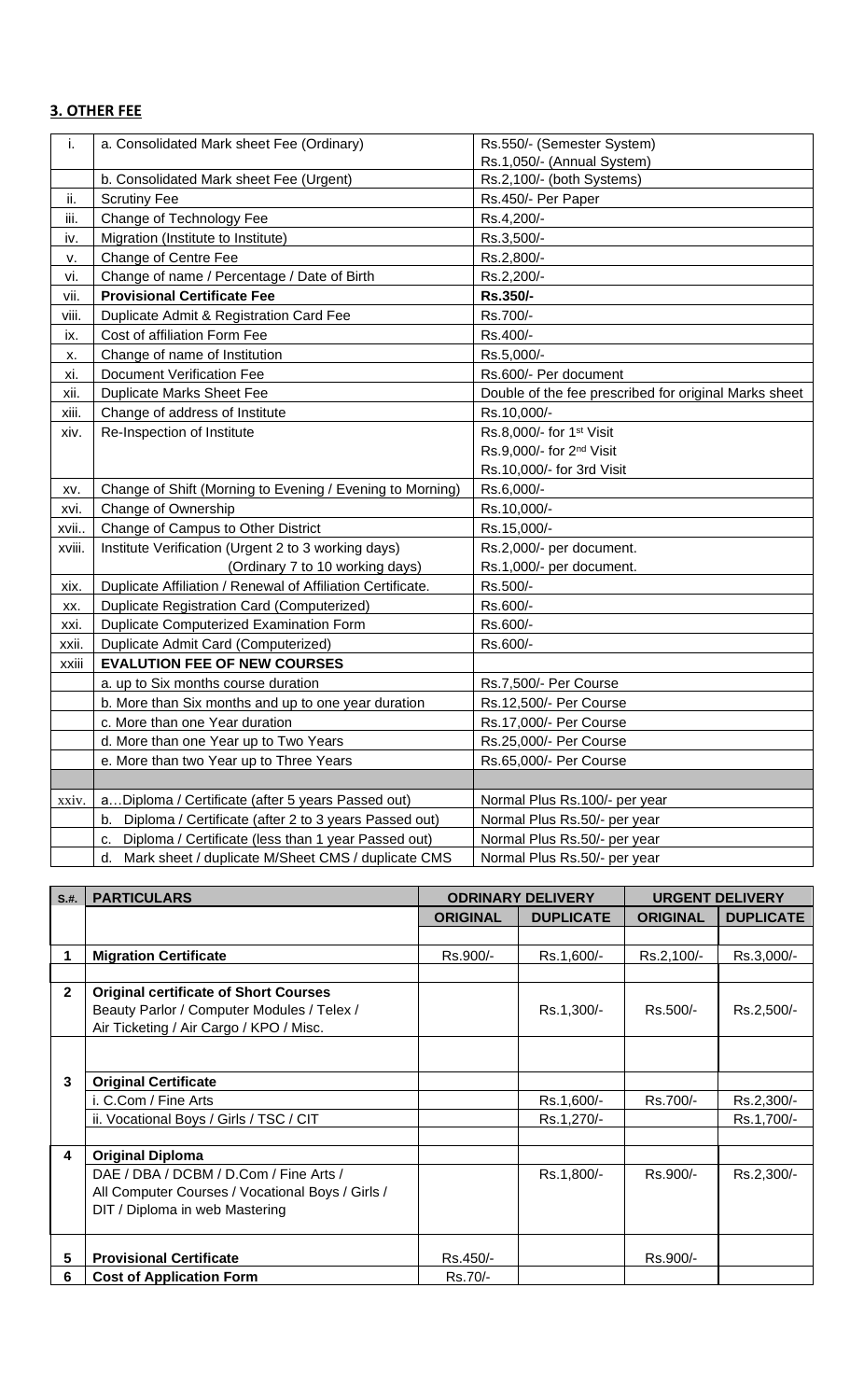# **4. ENDORSEMENT FEES**

| 1.               | Registration Fee for One Year Diploma Students & Less than One Year | $Rs.1,800/=$ Per Students |
|------------------|---------------------------------------------------------------------|---------------------------|
| 2.               | Registration Fee for Two Year Diploma Students                      | $Rs.2,000/=$ Per Students |
| $\overline{3}$ . | Registration Fee for Three Years Diploma Students                   | Rs.2,500/ Per Students    |
| 4.               | Examination fee for 01 Year                                         | $Rs.2,400/=$ Per Students |
| 5.               | Examination fee for 02 Years                                        | $Rs.3,000/=$ Per Students |
| 6.               | Examination fee for 03 Years                                        | $Rs.3,300/=$ Per Students |
| 7.               | Certificate Endorsement Fee for Less than 01 Year                   | $Rs.1,200/=$ Per Student  |
| 8.               | Certificate Endorsement Fee 01 Year & 02 Years                      | $Rs.1,600/=$ Per Student  |
| 9.               | Certificate Endorsement Fee for 03 Years                            | $Rs.1,700/=$ Per Student  |
| 10.              | Mark sheet for 01 Year                                              | Rs.500/= Per Student      |
| 11.              | Mark sheet for 02 Years and above                                   | Rs.700/= Per Student      |

# **5. (**CBT & A) COMPETENCY BASED TRAINING & ASSESSMENT

## NVQF LEVELS CANDIDATES

#### REGISTRATION, ASSESSMENT & CERTIFICATION COURSE FEES PUBLIC & PRIVATE INSTITUTIONS

#### **CANDIDATE FEES**

| <b>CATEGORY OF</b> |                                    | <b>FEE DETAILS</b>               |                                    |                  |
|--------------------|------------------------------------|----------------------------------|------------------------------------|------------------|
| <b>COURSE</b>      | <b>Registration</b>                | <b>Assessment</b>                | <b>Certification</b>               | <b>TOTAL FEE</b> |
| $LEVEL - I$        | $Rs.500/=$                         | Rs.700/=                         | $Rs.600/=$                         | Rs.1,800/=       |
| LEVEL-II           | <b>Per Candidate</b>               | <b>Per Candidate</b>             | <b>Per Candidate</b>               |                  |
| LEVEL-III          | $Rs.600/=$<br><b>Per Candidate</b> | $Rs.1,000/=$<br>Per<br>Candidate | $Rs.700/=$<br><b>Per Candidate</b> | Rs.2,300/=       |
| LEVEL-IV           | Rs.700/=<br><b>Per Candidate</b>   | $Rs.1,100/=$<br>Per<br>Candidate | $Rs.900/=$<br><b>Per Candidate</b> | $Rs.2,600/=$     |
| <b>LEVEL-V</b>     | $Rs.1,600/=$<br>Per<br>Candidate   | $Rs.2,200/=$<br>Per<br>Candidate | $Rs.2,600/=$<br>Per<br>Candidate   | $Rs.6,400/=$     |
|                    |                                    |                                  |                                    |                  |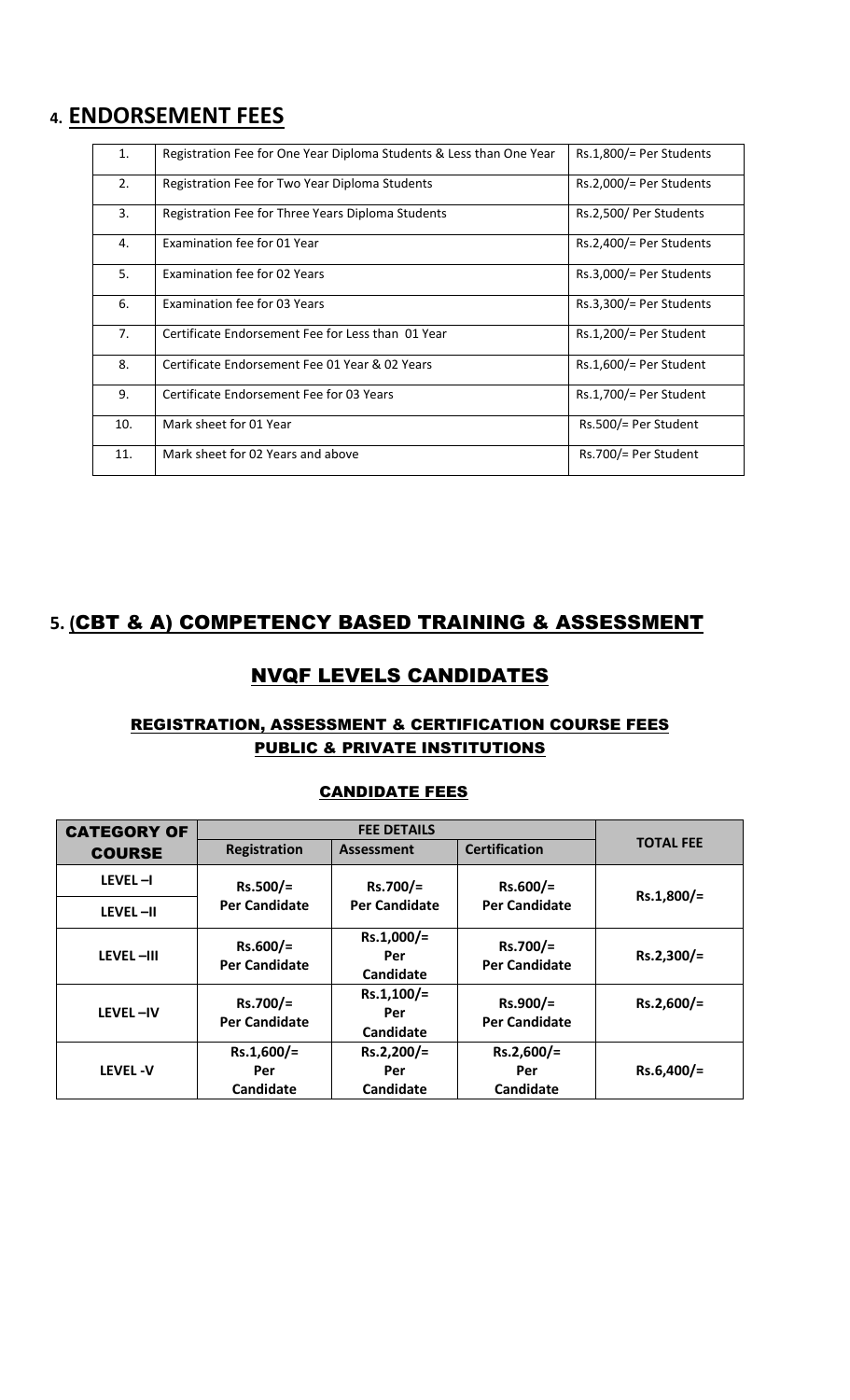# **SEAT ENHANCEMENT FEE FOR INSTITUTIONS.**

( **NOTE:-** The Standard Teacher : Student ratio is 1:20 and below affiliation will be given accordingly)

| SR.NO | <b>NAME OF COURSE</b>                                                                                        | <b>FOR GOVERNMENT INSTITUTIONS</b>                                                  | <b>FOR PRIVATE INSTITUTIONS</b>                                                                                                                                                                                            |
|-------|--------------------------------------------------------------------------------------------------------------|-------------------------------------------------------------------------------------|----------------------------------------------------------------------------------------------------------------------------------------------------------------------------------------------------------------------------|
| 1.    | Diploma of Associate Engineer                                                                                | Rs.3300/= up to Three Technologies &<br>Rs.1100/= for each subsequent Technologies. | Rs.7000/=up to 25 Candidates.<br>25-35 Candidates Rs.8000/=<br>35-50 Candidates Rs.9000/=<br>50-60 Candidates.Rs.10000/=<br>60-75 Candidates Rs.11000/=<br>75-100 Candidates Rs.12000/=<br>More than 100 to 200 Rs.15000/= |
| 2.    | <b>Beauty Parlor</b>                                                                                         | Rs.1100/=                                                                           | Rs.3000/= each for 25-35<br>Candidate.<br>& 35-50 Candidate Rs.5000/=                                                                                                                                                      |
| 3.    | Fine Arts (Certificate & Diploma<br>Course)                                                                  | Rs.2000/= up to Three Courses & Rs.500/=<br>for each additional course.             | Rs.4000/= up to 25-35 Candidate.<br>& 35-50 Candidate Rs.5000/=.                                                                                                                                                           |
| 4.    | Commercial/Tailoring/Industrial<br>Home/Technical / Vocational                                               | Rs.1000/= up to Three Courses & Rs.400/=<br>for each additional course.             | Rs.100/=per Candidate.                                                                                                                                                                                                     |
| 5.    | <b>COMPUTER</b>                                                                                              |                                                                                     |                                                                                                                                                                                                                            |
|       | (A) One & Two Years Diploma<br>in Computer Science /<br>Information Technology.                              | Rs.1000/= for each Courses.                                                         | Rs.250/=per Candidate.                                                                                                                                                                                                     |
|       | (B) Diploma in Computer<br>Science Module-I, II, III & IV                                                    | Rs.1000/= for each course.                                                          | Rs.250/=per Candidate.                                                                                                                                                                                                     |
|       | (C) Diploma in Oracle (Six Months)                                                                           | Rs.1000/= for each course.                                                          | Rs.250/=per Candidate.                                                                                                                                                                                                     |
|       | (D) All other Short Courses.                                                                                 | Rs.600/=for each course.                                                            | Rs.250/=per Candidate.                                                                                                                                                                                                     |
|       | (E) Diploma in Business<br>Administration / Diploma in<br>"Ecommerce.                                        | Rs.1000/=for each course.                                                           | Rs.250/=per Candidate                                                                                                                                                                                                      |
|       | (F) Any type of Certificate or<br>Diploma in Textile<br>Technology or other<br><b>Specialized Technology</b> | Rs.1000/=for each course.                                                           | Rs.250/=per Candidate                                                                                                                                                                                                      |
| 6.    | <b>ENDORSEMENT COURSES.</b><br>(a) One Year<br>(b) Two Year<br><b>Three Year</b><br>(c)                      | Rs.1000/=for each course.                                                           | Rs.300/- per candidate<br>Rs.325/- per candidate<br>Rs.350/- per candidate                                                                                                                                                 |
|       | (d) Below One Year up to Six<br>Months.                                                                      | Rs.600/= for each course.                                                           | Rs.250/=per Candidate.                                                                                                                                                                                                     |
|       | (e) Below Three & Six Months                                                                                 | Rs.400/= for each course                                                            | Rs.250/=per Candidate.                                                                                                                                                                                                     |